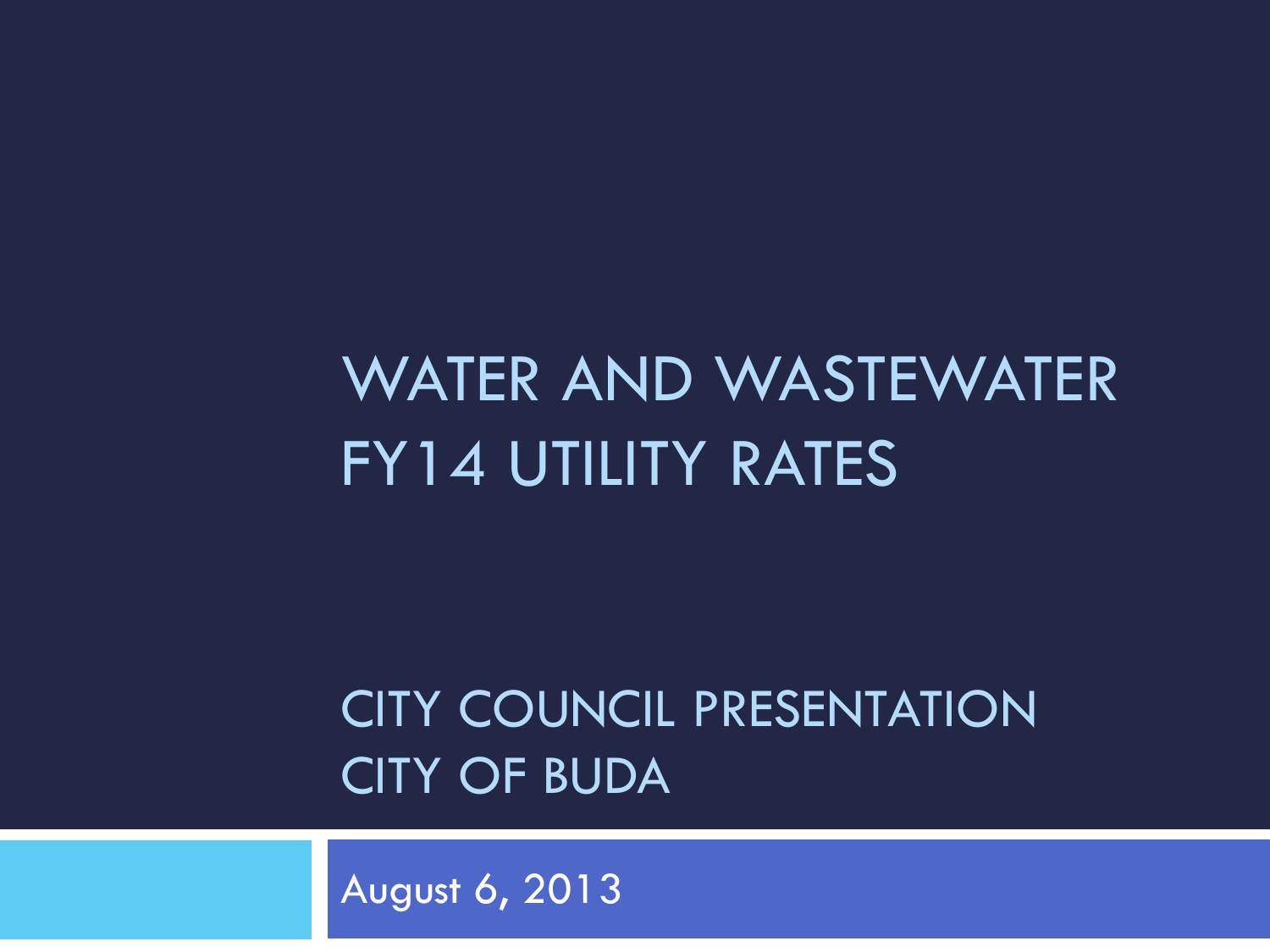### Initial Findings of this Update

- $\Box$  Increased levels of debt service are contributing to added water rate pressure in future years.
- Significant wastewater CIP projects (including a WWTP expansion) are putting increased pressure on the wastewater rates through higher debt service expenses.
- $\Box$  There is some uncertainty that must be accounted for with the WWTP expansion.
- $\Box$  Impact fees are helping to offset the costs for these projects, but only cover some of the projected capital costs.
- $\Box$  Higher growth rates are providing some cushion against larger rate increases. Should growth slow down; higher rate increases may be needed.
- $\Box$  High fund balances are also being used to mitigate wastewater rate increases in the short-term.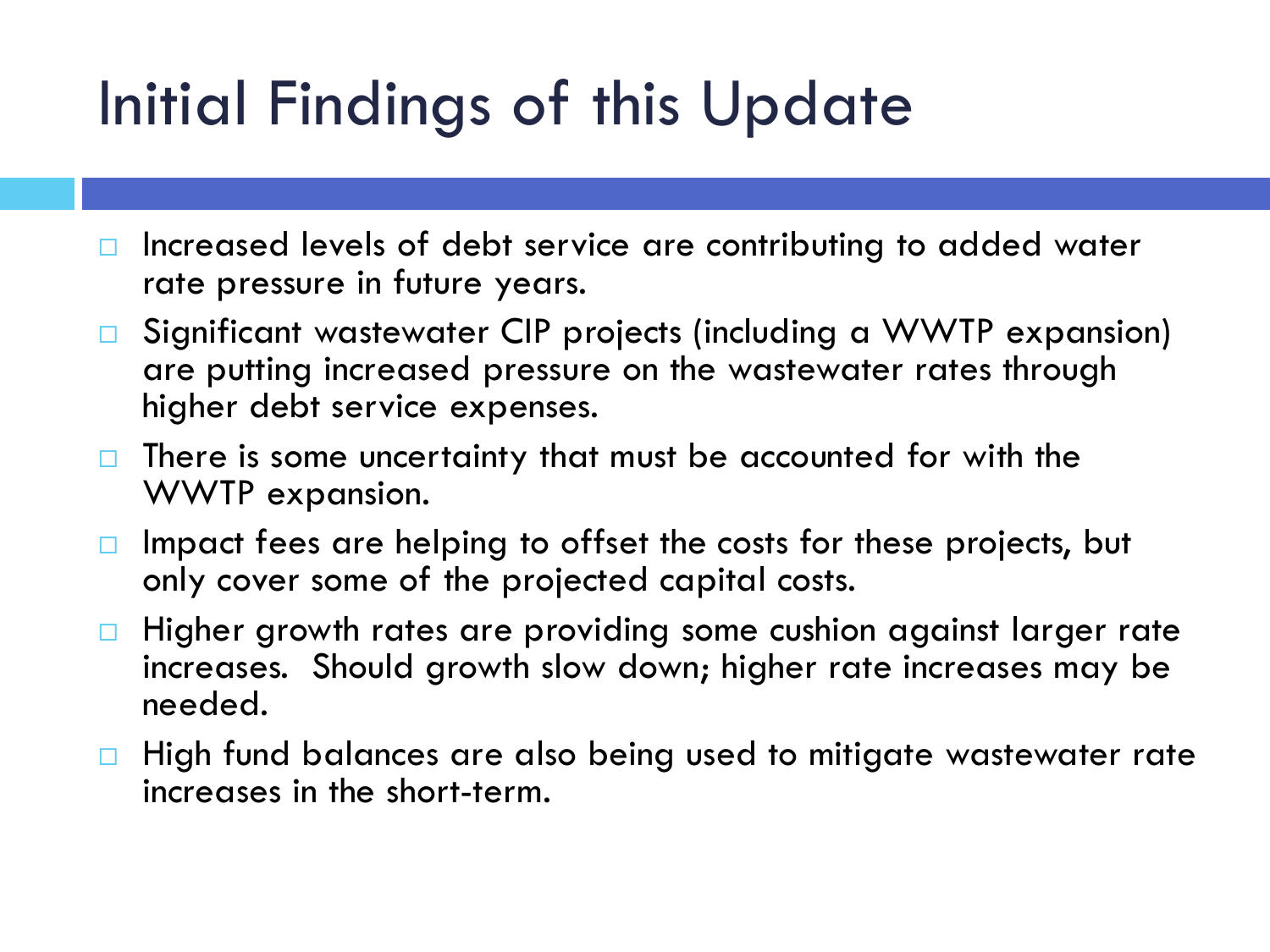#### Forecasting Assumptions

- Plan for use of GBRA water assuming future restrictions on Edwards supply (20% reduction).
- Assume a higher rate of inflation on fuel, power-related items and chemicals (5% instead of 3%).
- No new debt issued in FY14 for water or wastewater projects.
- Some "Purple-Pipe" projects are funded through the Purple-Pipe fund, others are funded with debt through the water and/or wastewater utility.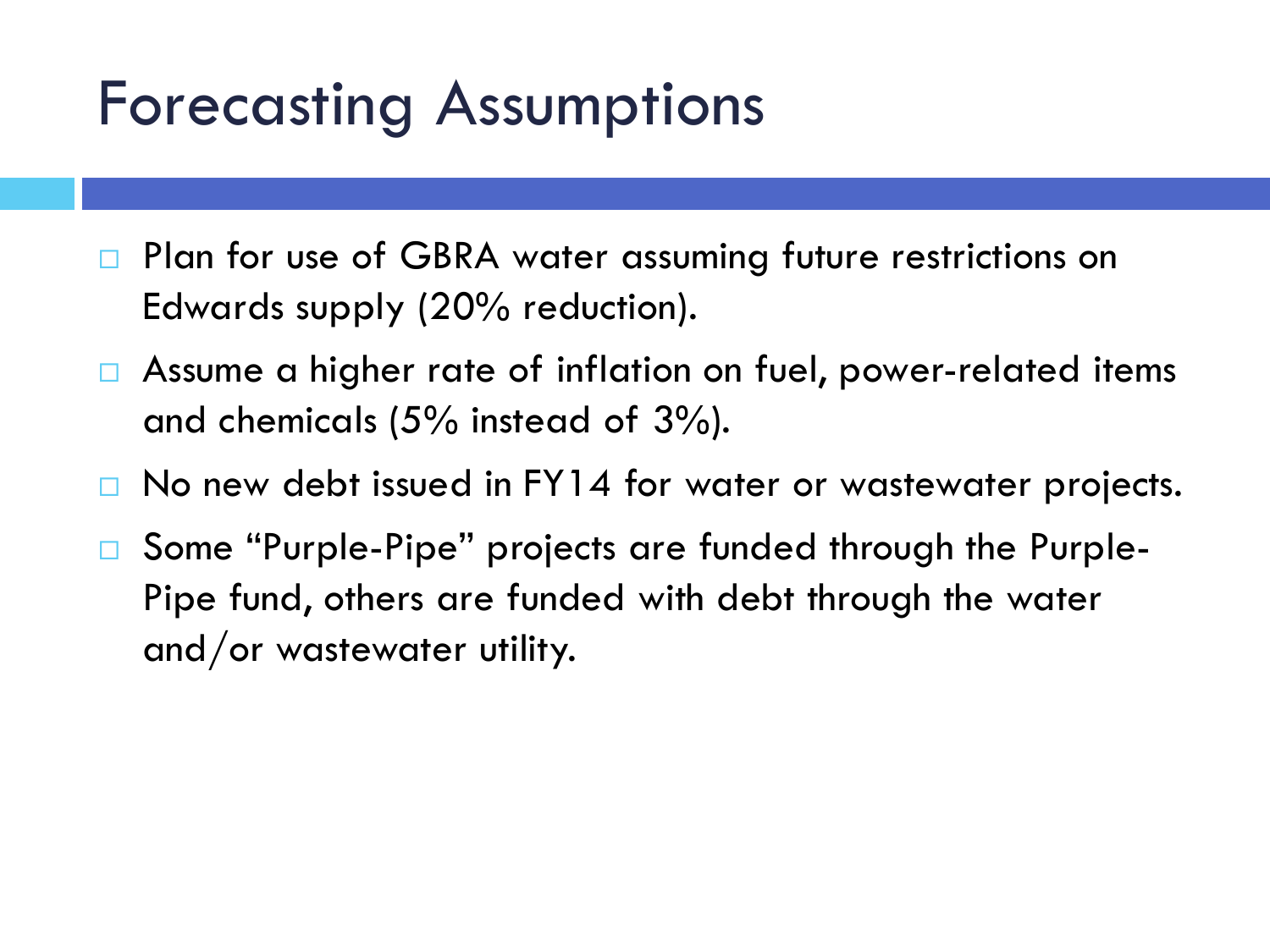#### FY14 Recommendations

#### **Increase water rate by 4% and wastewater rates by 2%.**

| <b>Potential Future Rate Increase</b>                               |         |      |      |      |  |  |  |  |  |  |
|---------------------------------------------------------------------|---------|------|------|------|--|--|--|--|--|--|
| <b>FY18</b><br><b>FY16</b><br><b>FY17</b><br><b>FY15</b><br>Jtility |         |      |      |      |  |  |  |  |  |  |
| <b>Water</b>                                                        | 3.0%    | 2.0% | 2.0% | 2.0% |  |  |  |  |  |  |
| <b>Wastewater</b>                                                   | $3.0\%$ | 3.0% | 3.0% | 3.0% |  |  |  |  |  |  |

 Assumes that \$2.5 million (debt) is spent on conveyance to Sunfield WWTP in 2015 and an additional \$2.5 million (debt) is spent on Sunfield WWTP plant expansion in 2016. Retains a significant fund balance in FY18.

#### $\blacksquare$  Alternative

| <b>Potential Future Rate Increase</b> |                                                          |      |      |      |  |  |  |  |  |  |
|---------------------------------------|----------------------------------------------------------|------|------|------|--|--|--|--|--|--|
| Utilitv                               | <b>FY18</b><br><b>FY16</b><br><b>FY17</b><br><b>FY15</b> |      |      |      |  |  |  |  |  |  |
| <b>Water</b>                          | 3.0%                                                     | 2.0% | 2.0% | 2.0% |  |  |  |  |  |  |
| Wastewater                            | 4.0%                                                     | 5.0% | 4.0% | 4.0% |  |  |  |  |  |  |

 Assumes that \$2.0 million (debt) is spent on WWTP expansion in 2015 and an additional \$10.0 million (\$9.0 million in debt and \$1.0 million in cash) is spent on WWTP plant expansion in 2016. Retains a 3-month operating reserve in FY18.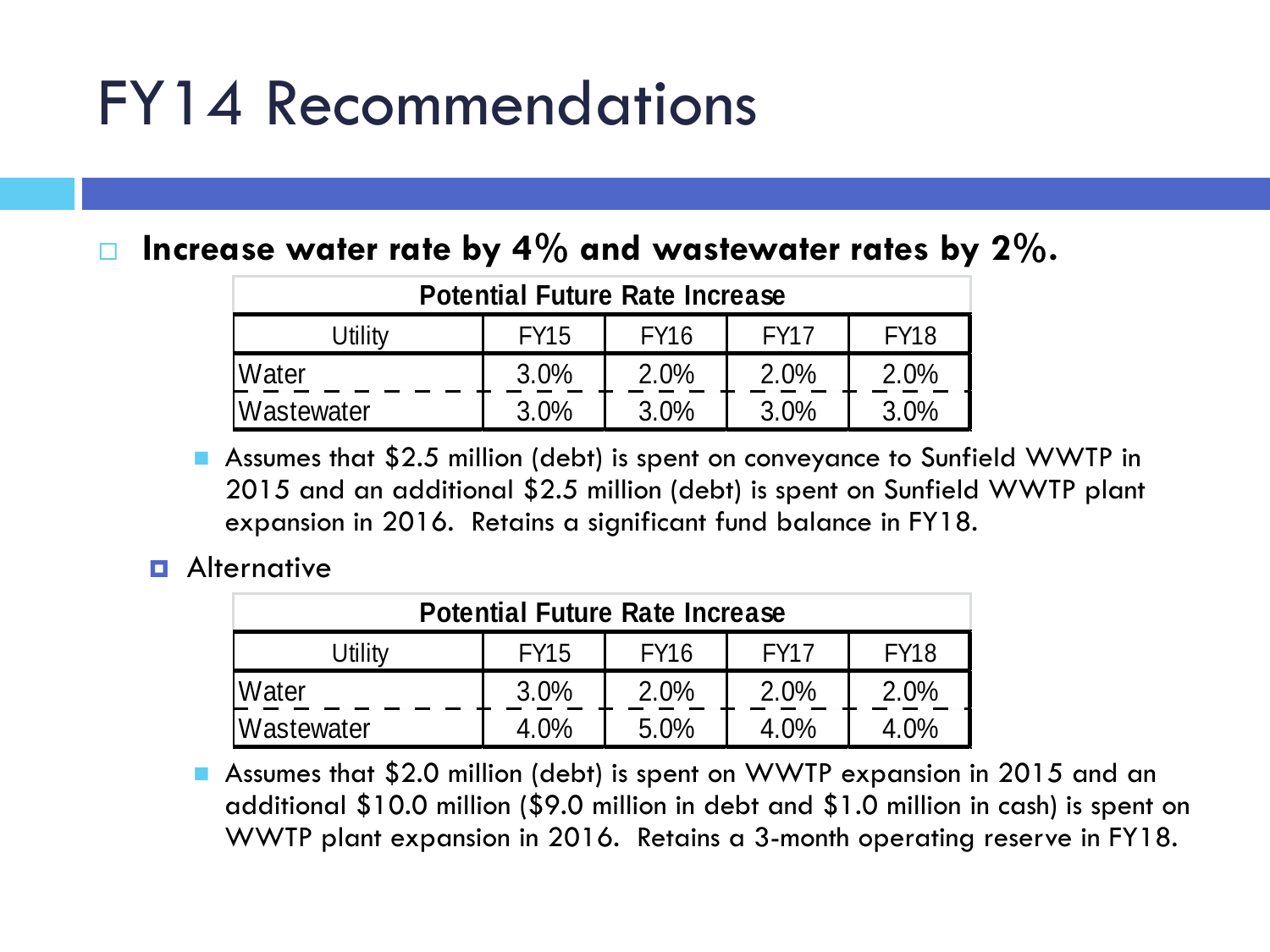#### Water Capital Improvement Plan

|                                                                         | <b>FY Funding</b> |                | <b>Funding</b>     |
|-------------------------------------------------------------------------|-------------------|----------------|--------------------|
| <b>Project Name</b>                                                     | <b>Needed</b>     | $Cost($ \$)    | <b>Source</b>      |
| <b>EST Control Valves</b>                                               | 2014              | 60,000<br>\$   | Cash               |
| Westside BSEACD Well                                                    | 2015              | \$1,000,000    | Debt               |
| Downtown Valve Replacement                                              | 2015              | 75,000<br>\$   | Cash               |
| <b>Beacon Hill SP Demolition</b>                                        | 2016              | 25,000<br>\$   | Cash               |
| <b>IH-35 East Water Line</b>                                            | 2016              | \$1,309,600    | Debt               |
| Park 35 South - Fire Water                                              | 2016              | 735,000<br>\$. | <b>EDC</b>         |
| <b>Oxbow Water Service</b>                                              | 2017              | \$1,316,300    | Debt               |
| <b>HCPUA Connection to Kyle</b>                                         | 2017              | 223,000<br>\$  | Debt               |
| NW 18" Loop at Manchaca Springs Road                                    | 2017              | \$1,333,700    | <b>Impact Fees</b> |
| NE Buda Loop                                                            | 2018              | \$2,788,390    | Debt               |
| * For modeling purposes, it is assumed that this project is EDC funded. |                   |                |                    |

#### Purple Pipe Projects

|                                           | <b>FY Funding</b> |             | <b>Funding</b>     |
|-------------------------------------------|-------------------|-------------|--------------------|
| <b>Project Name</b>                       | <b>Needed</b>     | $Cost($ \$) | <b>Source</b>      |
| Creekside Villas - Private Irrigation     | 2015              | 10,000      | Purple Pipe        |
| <b>Texas Lehigh Effluent</b>              | 2016              | 15,000      | <b>Purple Pipe</b> |
| Stagecoach Park - Irrigation Pump Station | 2016              | 425,000     | Debt               |
| Sportsplex Effluent Irrigation            | 2017              | 625,000     | Debt               |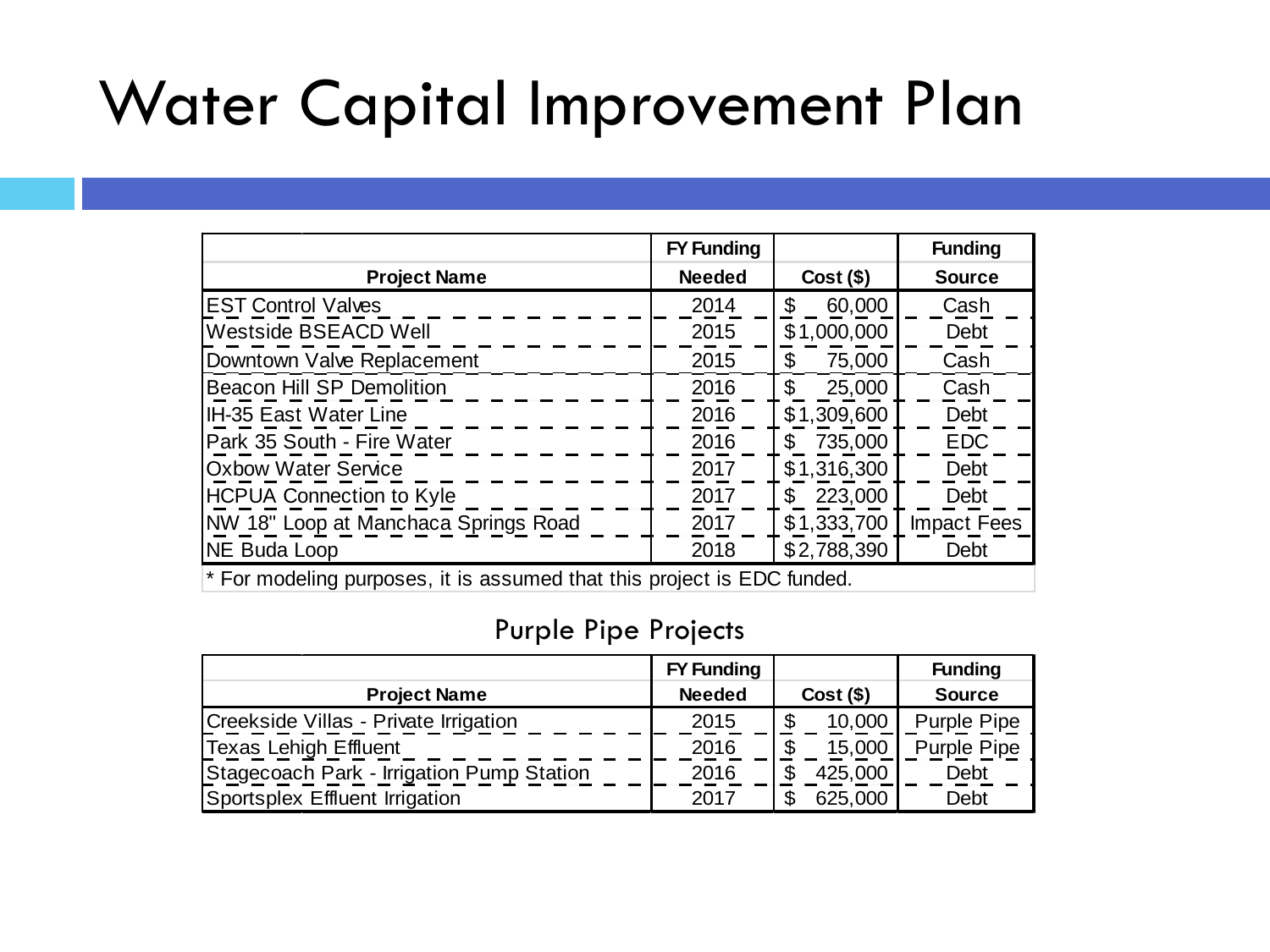#### Wastewater Capital Improvement Plan

|                                                | <b>FY Funding</b> |                           | <b>Funding</b>     |
|------------------------------------------------|-------------------|---------------------------|--------------------|
| <b>Project Name</b>                            | <b>Needed</b>     | $Cost($ \$)               | <b>Source</b>      |
| Hillside Terrace Wastewater Improvements*      | 2014              | \$<br>66,071              | Cash               |
| <b>Garlic Creek Lift Station</b>               | 2015              | \$1,355,900               | Debt               |
| Stonefield LS and Force Main to Sunfield       | 2015              | \$2,250,000               | Debt               |
| Replace Downtown Clay Pipe                     | 2015              | \$1,511,181               | <b>Debt</b>        |
| <b>Upsize Sportsplex Sewer Line</b>            | 2015              | 450,000<br>\$             | <b>Impact Fees</b> |
| Lifeschutz Bottleneck Replacements             | 2015              | 250,000<br>$\mathfrak{L}$ | Cash               |
| Hillside Terrace Wastewater Improvements**     | 2016              | 780,000<br>\$             | Debt               |
| Sunfield WWTP 0.5 MGD Capacity                 | 2016              | \$2,250,000               | Debt               |
| <b>Bradfield Lifeschutz Flow Study</b>         | 2016              | 40,000<br>\$              | Cash               |
| <b>Oxbow Wastewater Service</b>                | 2017              | \$1,478,800               | Debt               |
| Northeast IH35 Interceptor                     | 2017              | 466,200<br>\$             | Debt               |
| S. Loop 4 Lift Station Decomm and Gravity Ext. | 2017              | \$<br>800,000             | <b>Impact Fees</b> |
| S. Buda WCID #1 Lift Station Upgrade           | 2017              | 750,000<br>\$             | <b>Debt</b>        |
| 15-Inch Northwest IH35 Interceptor             | 2017              | \$1,065,600               | Debt               |

\* Total project cost is \$126,071. Reduced by \$60,000 to reflect contribution from Hays County.

\*\* Total project cost is \$5.2 million. It has been assumed that the City only pays for half of the project with 70% loan forgivness.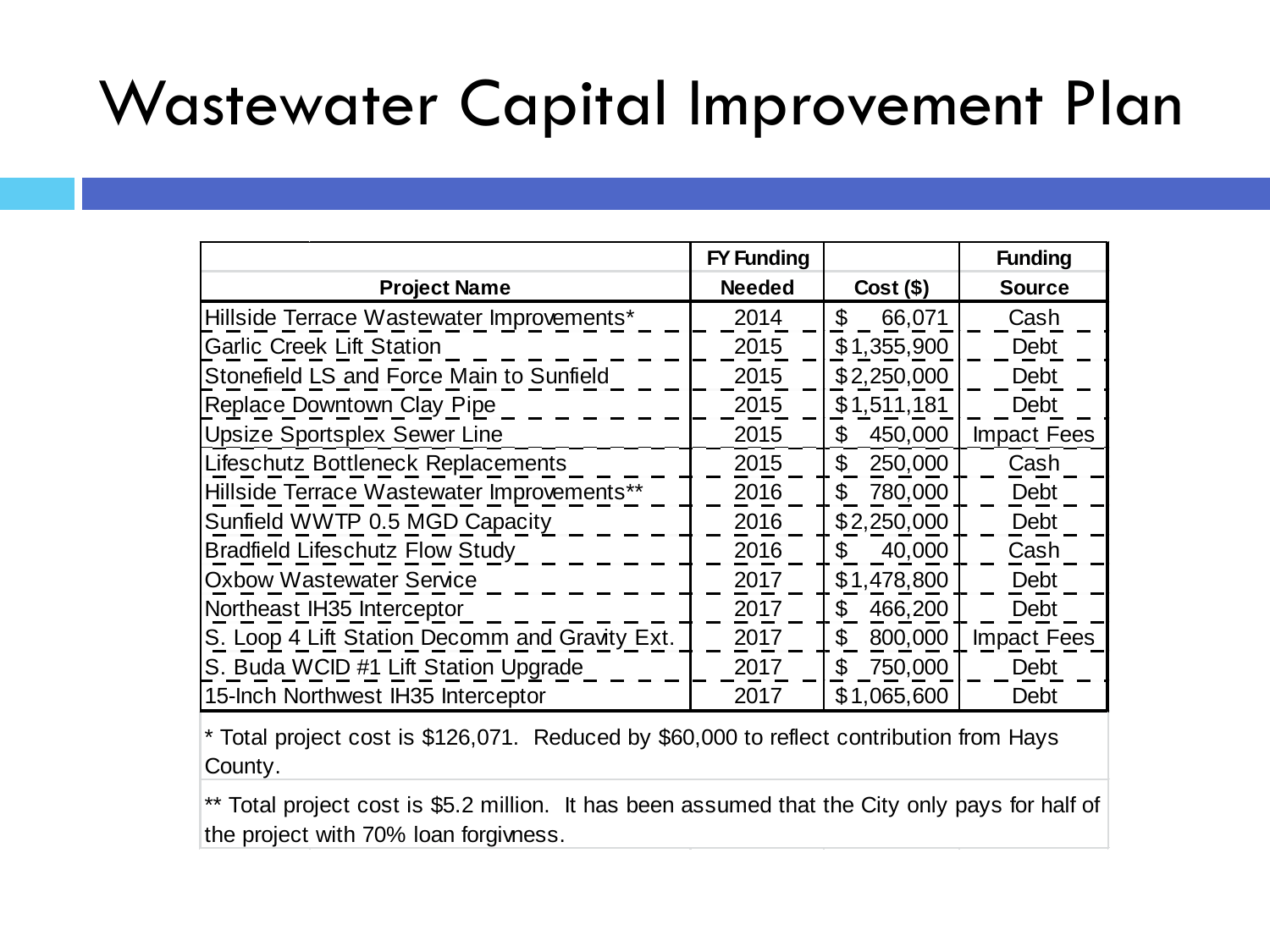### Wastewater Capital Improvement Plan (alternative)

|                                                   | <b>FY Funding</b> |                          | <b>Funding</b>     |
|---------------------------------------------------|-------------------|--------------------------|--------------------|
| <b>Project Name</b>                               | <b>Needed</b>     | $Cost($ \$)              | <b>Source</b>      |
| Hillside Terrace Wastewater Improvements*         | 2014              | $\mathfrak{L}$<br>66,071 | Cash               |
| <b>Garlic Creek Lift Station</b>                  | 2015              | \$1,355,900              | <b>Debt</b>        |
| <b>Expand existing WWTP (Planning and Design)</b> | 2015              | \$2,000,000              | <b>Debt</b>        |
| Replace Downtown Clay Pipe                        | 2015              | \$1,511,181              | <b>Debt</b>        |
| <b>Upsize Sportsplex Sewer Line</b>               | 2015              | \$<br>450,000            | <b>Impact Fees</b> |
| Lifeschutz Bottleneck Replacements                | 2015              | \$<br>250,000            | Cash               |
| Hillside Terrace Wastewater Improvements**        | 2016              | \$<br>780,000            | Debt               |
| <b>Expand existing WWTP</b>                       | 2016              | \$1,000,000              | Cash               |
| <b>Expand existing WWTP</b>                       | 2016              | \$9,000,000              | <b>Debt</b>        |
| <b>Bradfield Lifeschutz Flow Study</b>            | 2016              | 40,000<br>\$             | Cash               |
| <b>Oxbow Wastewater Service</b>                   | 2017              | \$1,478,800              | Debt               |
| Northeast IH35 Interceptor                        | 2017              | 466,200<br>\$            | Debt               |
| S. Loop 4 Lift Station Decomm and Gravity Ext.    | 2017              | \$<br>800,000            | <b>Impact Fees</b> |
| S. Buda WCID #1 Lift Station Upgrade              | 2017              | 750,000<br>\$            | Debt               |
| 15-Inch Northwest IH35 Interceptor                | 2017              | \$1,065,600              | Debt               |

\* Total project cost is \$126,071. Reduced by \$60,000 to reflect contribution from Hays County.

\*\* Total project cost is \$5.2 million. It has been assumed that the City only pays for half of the project with 70% loan forgivness.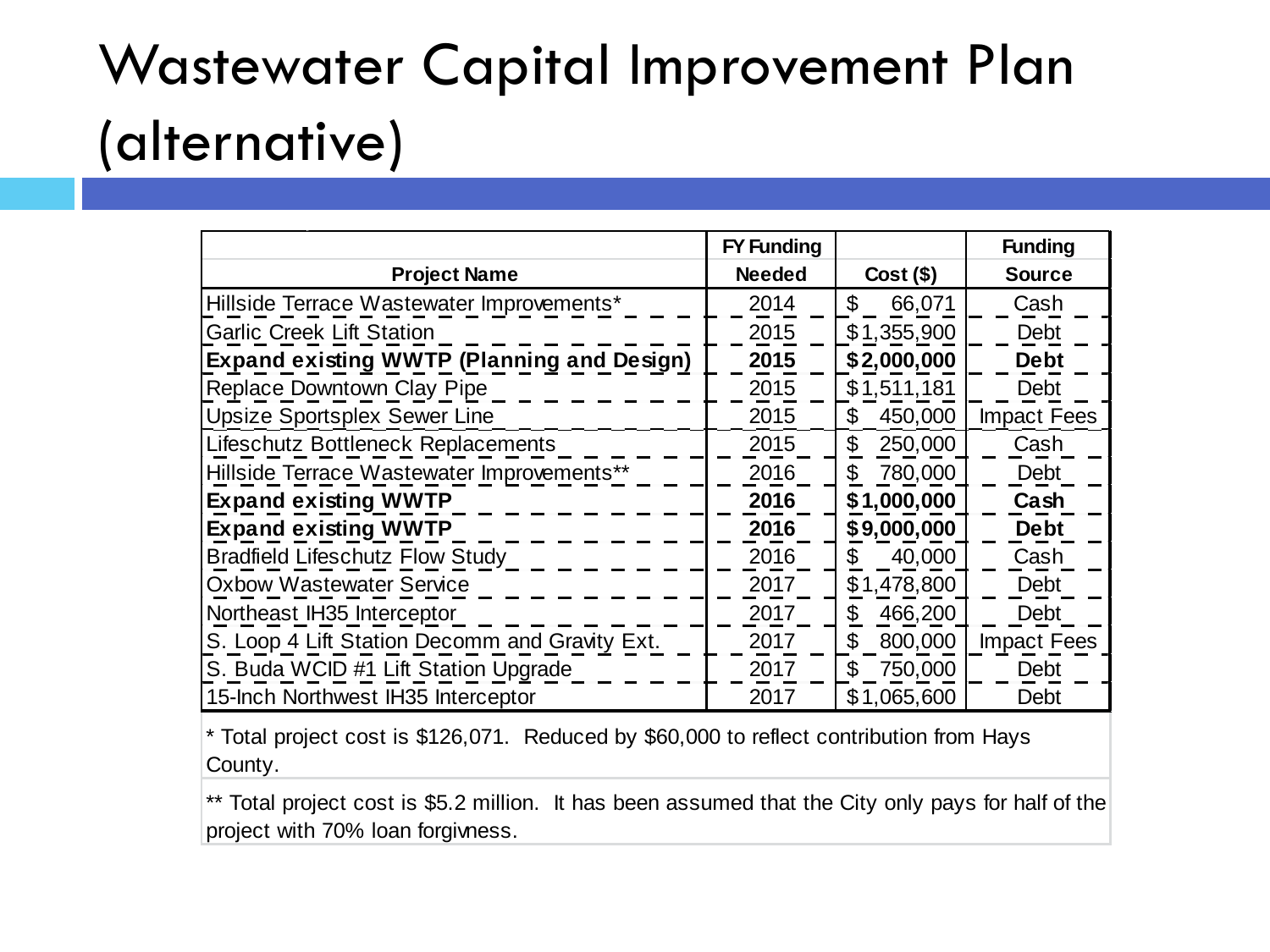# Residential Bill Comparison

| - Sorted by Residential Bill @ 10,000 Gallons/Month Water Use - |                                    |                 |    |                 |                           |                          |                 |                |               |                          |                        |     |  |
|-----------------------------------------------------------------|------------------------------------|-----------------|----|-----------------|---------------------------|--------------------------|-----------------|----------------|---------------|--------------------------|------------------------|-----|--|
|                                                                 | <b>WATER</b>                       |                 |    |                 |                           | <b>WASTEWATER</b>        |                 |                |               | TOTAL WATER & WASTEWATER |                        |     |  |
|                                                                 | <b>RESIDENTIAL</b><br><b>WATER</b> |                 |    |                 |                           | <b>RESIDENTIAL SEWER</b> |                 |                |               | <b>RESIDENTIAL</b>       |                        |     |  |
|                                                                 |                                    | <b>Bill for</b> |    | <b>Bill for</b> |                           | <b>Bill for</b>          | <b>Bill for</b> |                |               |                          |                        |     |  |
|                                                                 |                                    | 5,000           |    | 10,000          |                           | 5,000                    | 10,000          |                |               | <b>Bill for 5,000</b>    | <b>Bill for 10,000</b> |     |  |
| <b>City</b>                                                     |                                    | <b>Gallons</b>  |    | <b>Gallons</b>  |                           | Gallons                  |                 | <b>Gallons</b> |               | Gallons                  | Gallons                |     |  |
| Austin                                                          | \$                                 | 26              | \$ | 55              | S                         | 45                       | \$              | 90             | \$            | 71                       | \$                     | 145 |  |
| San Marcos                                                      | \$                                 | 34              | \$ | 58              | \$                        | 44                       | \$              | 78             | \$            | 78                       | $\mathcal{S}$          | 136 |  |
| Taylor                                                          | \$                                 | 40              | \$ | 65              | \$                        | 32                       | \$              | 59             | \$            | 72                       |                        | 123 |  |
| Kyle                                                            | \$                                 | 47              | \$ | 72              | \$                        | 32                       |                 | 48             | \$            | 79                       | \$                     | 120 |  |
| Hutto                                                           | \$                                 | 48              | \$ | 79              | \$                        | 38                       | <sup>\$</sup>   | 38             | \$            | 85                       | \$                     | 117 |  |
| <b>Buda (Proposed)</b>                                          | \$                                 | 22              | \$ | 40              | $\boldsymbol{\mathsf{S}}$ | 47                       | \$              | 65             | \$            | 70                       | $\mathfrak{F}$         | 106 |  |
| Lockhart                                                        | \$                                 | 32              | \$ | 53              | \$                        | 28                       | \$              | 52             | \$            | 61                       | \$                     | 105 |  |
| <b>Buda (Current)</b>                                           | \$                                 | 21              | \$ | 39              | \$                        | 47                       | \$.             | 64             | <sup>\$</sup> | 68                       | $\mathfrak{F}$         | 103 |  |
| Pflugerville                                                    | \$                                 | 35              | \$ | 57              | S                         | 26                       | S               | 43             | \$            | 61                       |                        | 100 |  |
| Round Rock                                                      | \$                                 | 31              | \$ | 43              | \$                        | 33                       |                 | 49             | \$            | 64                       | \$                     | 92  |  |
| <b>Belton</b>                                                   | \$                                 | 24              | \$ | 40              | S                         | 22                       | \$              | 39             | \$            | 45                       | \$                     | 79  |  |
| Georgetown                                                      | \$                                 | 30              | \$ | 41              | \$                        | 29                       | S               | 29             | \$            | 59                       | $\mathcal{S}$          | 70  |  |
| Luling                                                          | \$                                 | 23              | \$ | 42              | \$                        | 19                       | \$              | 27             | \$            | 42                       | \$                     | 69  |  |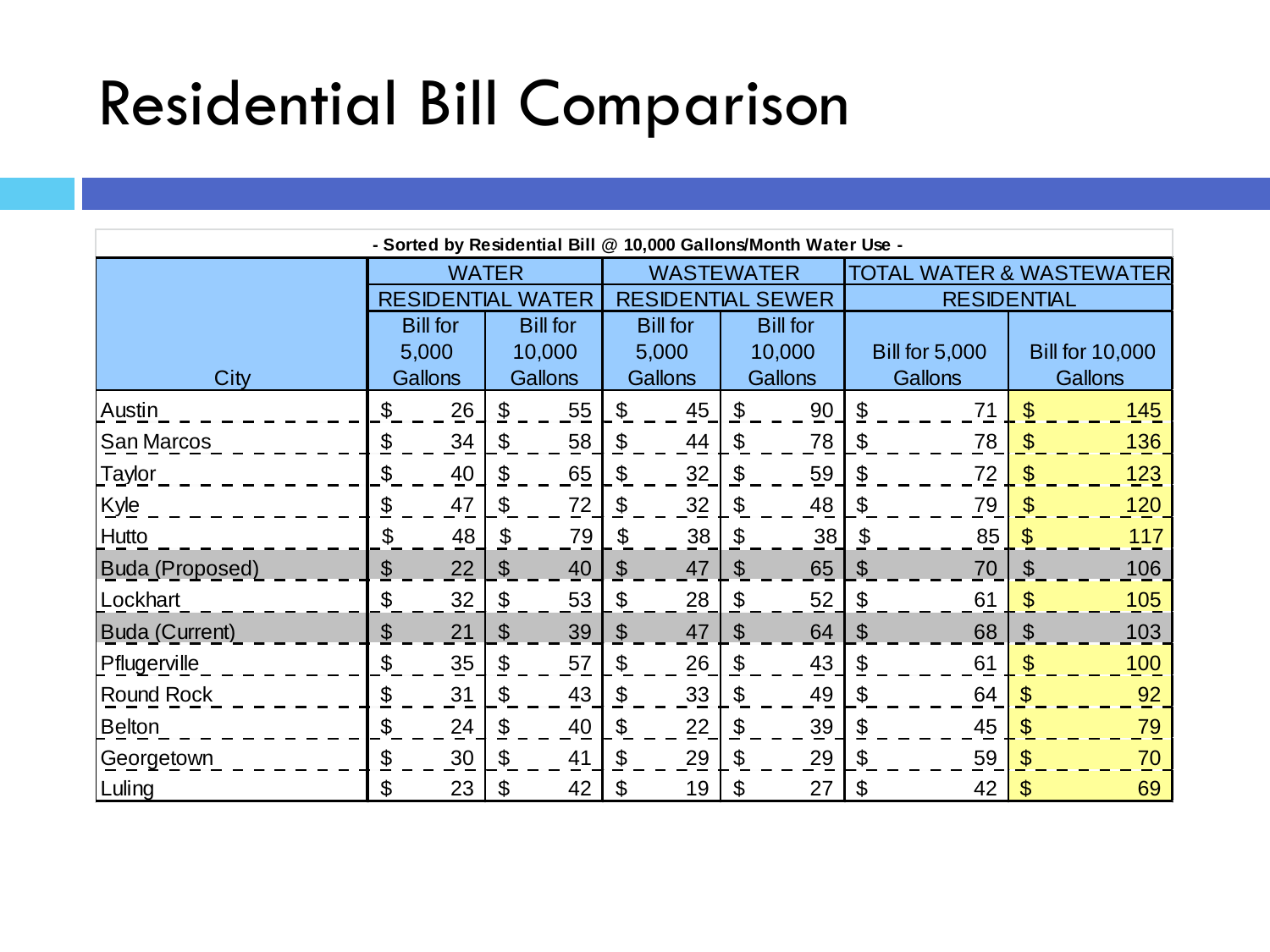#### Commercial Bill Comparison

| - Sorted by Commercial Bill @ 50,000 Gallons/Month Water Use - |                                   |                                    |    |                |                                    |                         |    |                |                   |                          |                           |                         |  |
|----------------------------------------------------------------|-----------------------------------|------------------------------------|----|----------------|------------------------------------|-------------------------|----|----------------|-------------------|--------------------------|---------------------------|-------------------------|--|
|                                                                | <b>WATER</b>                      |                                    |    |                |                                    | <b>WASTEWATER</b>       |    |                |                   | TOTAL WATER & WASTEWATER |                           |                         |  |
|                                                                | <b>COMMERCIAL</b><br><b>WATER</b> |                                    |    |                |                                    | <b>COMMERCIAL SEWER</b> |    |                | <b>COMMERCIAL</b> |                          |                           |                         |  |
|                                                                |                                   | <b>Bill for</b><br><b>Bill for</b> |    |                | <b>Bill for</b><br><b>Bill for</b> |                         |    |                |                   |                          |                           |                         |  |
|                                                                |                                   | 50,000                             |    | 200,000        |                                    | 50,000                  |    | 200,000        |                   | <b>Bill for 50,000</b>   |                           | <b>Bill for 200,000</b> |  |
| City                                                           |                                   | Gallons                            |    | <b>Gallons</b> |                                    | Gallons                 |    | <b>Gallons</b> |                   | Gallons                  | Gallons                   |                         |  |
| San Marcos                                                     | \$                                | 364                                | \$ | 1,341          | \$                                 | 502                     | \$ | 1,774          | \$                | 866                      | \$                        | 3,115                   |  |
| Austin                                                         | \$                                | 336                                | \$ | 1,063          | \$                                 | 422                     | \$ | 1,656          | \$                | 757                      | \$                        | 2,719                   |  |
| Hutto                                                          | \$                                | 411                                | \$ | 1,362          | \$                                 | 325                     | \$ | 1,048          | \$                | 736                      | \$                        | 2,410                   |  |
| Kyle                                                           | $\overline{\Phi}$                 | 469                                | \$ | 1,460          | \$                                 | 195                     | æ. | 730            | \$                | 664                      | \$                        | 2,191                   |  |
| Taylor                                                         | \$                                | 325                                | \$ | 1,076          | \$                                 | 271                     | \$ | 1,068          | \$                | 596                      | \$                        | 2,144                   |  |
| Buda (Proposed)                                                | $\boldsymbol{\theta}$             | 316                                | \$ | 1,199          | $\boldsymbol{\mathsf{S}}$          | 209                     | \$ | 748            | \$                | 525                      | $\boldsymbol{\mathsf{S}}$ | 1,947                   |  |
| Lockhart                                                       | \$                                | 270                                | \$ | 1,042          | \$                                 | 245                     | \$ | 961            | \$                | 515                      | \$                        | 2,003                   |  |
| <b>Buda (Current)</b>                                          | \$                                | 304                                | \$ | 1,153          | $\boldsymbol{\mathsf{S}}$          | 205                     | S  | 733            | \$                | 509                      | \$                        | 1,886                   |  |
| Pflugerville                                                   | \$                                | 303                                | \$ | 1,013          | \$                                 | 190                     | \$ | 716            | \$                | 493                      | \$                        | 1,729                   |  |
| Georgetown                                                     | \$                                | 283                                | \$ | 1,312          | \$                                 | 162                     | \$ | 514            | \$                | 445                      | \$                        | 1,826                   |  |
| Round Rock                                                     | \$                                | 209                                | \$ | 562            | \$                                 | 228                     | \$ | 712            | \$                | 437                      | \$                        | 1,274                   |  |
| <b>Belton</b>                                                  | \$                                | 170                                | \$ | 658            | \$                                 | 179                     | \$ | 704            | $\mathbf{\$}$     | 349                      | \$                        | 1,362                   |  |
| Luling                                                         | \$                                | 217                                | \$ | 704            | \$                                 | 103                     | \$ | 384            | \$                | 320                      | \$                        | 1,087                   |  |